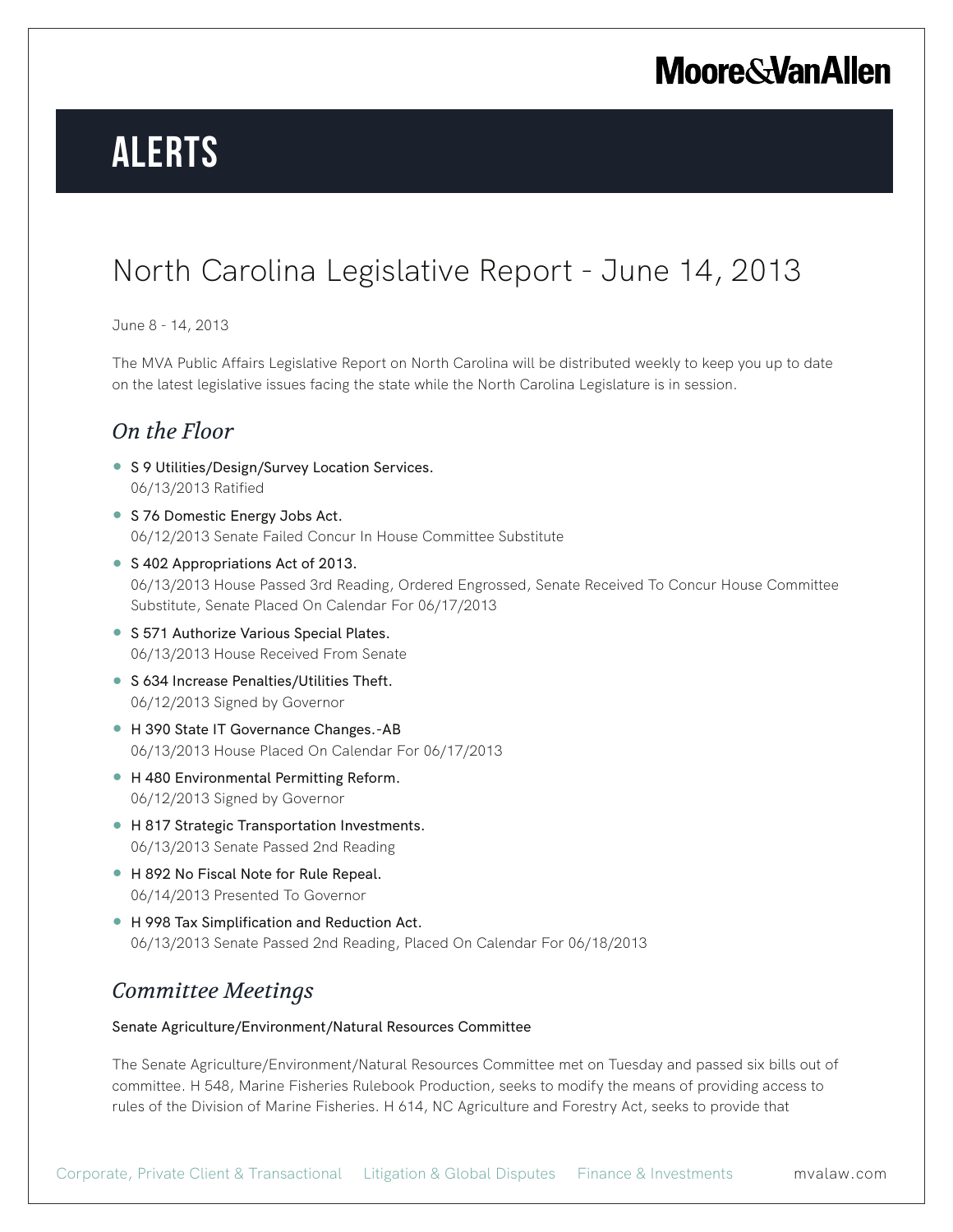agricultural and forestry operations are not nuisances under certain circumstances. It also seeks to provide for the award of costs and attorneys' fees to a prevailing defendant. H 686, NC Seafood Park/Name Change, would rename the NC Seafood Industrial Park Authority to reflect its broader mission and to make other modifications to the authority's enabling legislation. H 686 has been re-referred to the Senate Judiciary I Committee. H 936, Wildlife Poacher Reward Fund, seeks to establish a Wildlife Poacher Reward Fund to pay rewards to persons who give information to law enforcement authorities that result in the arrest and conviction of persons who commit serious wildlife violations. It also seeks to authorize the use of compensation paid to the Wildlife Resources Commission as conditions of offenders' probation as assets of the fund. H 936 has been re-referred to the Senate Finance Committee. H 396, Enact Private Well Water Education Act, seeks to enact the Private Well Water Education Act at the request of DENR. H 628, Protect/Promote Locally Sourced Bldg. Materials, seeks to require net savings in association with major facility construction and renovation projects. It also seeks to protect the use of North Carolina products in major facility construction and renovation projects under the Sustainable Energy-Efficient Buildings program. During committee debate, Senator Tucker (R-Union) offered an amendment that would allow localities and the state to pursue LEED certification if the local or state agency can show that it would save money over the first 10 years in operating costs or construction.

### Senate Education Committee

The Senate Education Committee met Wednesday to take up two House bills. H 57, Child Nutrition Program Solvency and Support, prohibits local school administrative units from assessing indirect costs to child nutrition programs unless the program has a minimum of one month's operating balance. In addition, it directs the NC Procurement Alliance to promote optimal pricing for child nutrition program food and supplies. H 868, Residential School Changes, repeals unnecessary statutes, makes clarifying statute changes and clarifies operation and oversight of certain residential schools formerly governed by the Department of Health and Human Services. Schools affected by this legislation include the Governor Morehead School for the Blind, the Eastern NC School for the Deaf and the NC School for the Deaf. Both bills received favorable reports in committee have been calendared for June 17.

#### Senate Commerce Committee

The Senate Commerce Committee met on Tuesday, June 11 and heard two bills. H 120, Building Codes: Local Consistency/Exempt Cable, would prohibit counties and cities from enacting ordinances that would allow more frequent inspections of one- or two-family homes than that required under the building code, would limit updates to the building code with respect to one- or two-family homes to once every six years, and would exempt cable television equipment installation from building code requirements. The committee approved H 120 and the bill has since been ratified. The committee heard discussion on H 201, Reinstate 2009 Energy Conservation Codes, but took no action with respect to the bill. That bill would repeal the 2012 State Building Code Energy Conservation Code and replace it with provisions identical to the 2009 State Building Code Energy Conservation Code.

#### House Commerce Committee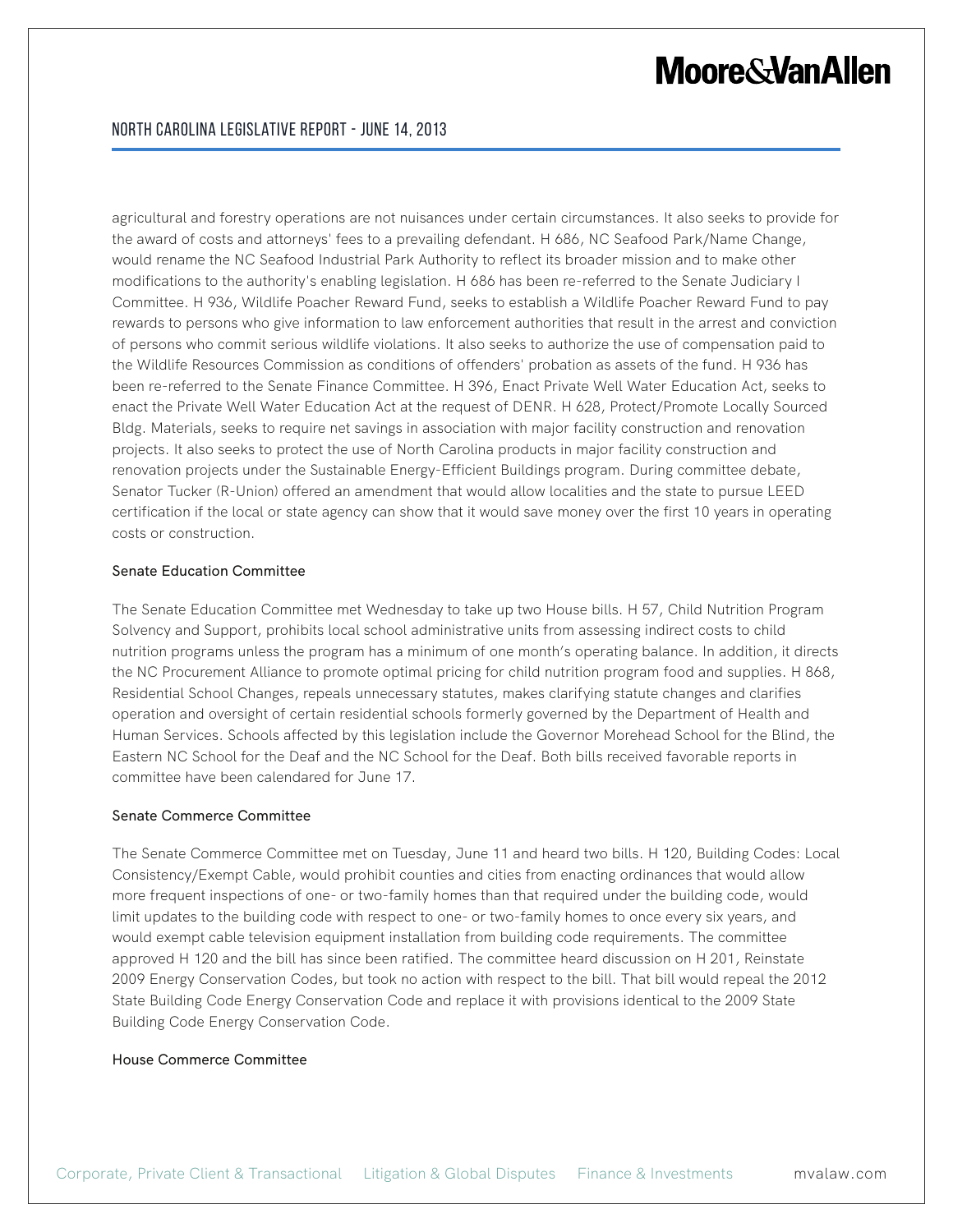The Subcommittee on Military and Agriculture of the House Commerce Committee met on Wednesday, June 12 and approved one bill. H 525, Amend Real Estate Appraisers' Laws/Fees, would increase the educational requirements to become a real estate appraiser, allow the electronic payment of fees, require an appraisal management company to post a surety bond, and require criminal background checks in order to obtain certain licenses. That bill has been re-referred to the House Finance Committee.

#### House Finance Committee

On Wednesday, June 12, the House Finance Committee met and approved several bills. The largest item on the agenda was S 402, Appropriations Act of 2013. The budget bill was in the Finance Committee for discussion of the various fees included in the bill. The bill was approved by the committee and has now been approved by the full House. Four other bills were also approved on Wednesday. H 493, Robbinsville Occupancy Tax, and S 177, Hookerton/Maysville Satellite Annexations, are local bills and were easily approved. S 25, Hunting & Fishing/Active Duty Military, provides that members of the Armed Forces serving on active duty outside of North Carolina shall be treated as residents of the state for purposes of obtaining certain hunting and fishing licenses. This has the impact of reducing fees for those licenses. H 951, Eliminate Designation for Political Party, would eliminate the space on the individual income tax return where a taxpayer may devote \$1 of tax to a specific political party.

#### House Appropriations Committee

The House Appropriations Committee held a meeting Tuesday to take up the chamber's spending plan for the next two years. The meeting spanned nine hours with dozens of amendments and drawing lengthy debate from both sides of the aisle. The chairs of each subcommittee presented their portions of the budget and explained significant changes and priorities. After subcommittee presentations, members were given the opportunity to offer amendments. Drawing the most discussion were amendments to eliminate the funding for the payments to eugenics victims and private school vouchers for low-come students. The bill was passed out of committee by a voice vote and sent to the House floor for further debate.

### Tax Reform

Tax reform efforts kicked into high gear this week at the General Assembly. On Monday, the House gave final approval to the 3<sup>rd</sup> Edition of H 998, Tax Simplification and Reduction Act. On Tuesday, the Senate Finance Committee began hearings on the same bill. At 1 p.m. on Tuesday, the Senate Finance Committee heard from a panel of North Carolina experts on academic opinion related to tax policy, tax reform, and economic development. At 4 p.m. that same day, the Senate Finance Committee had before it a proposed committee substitute (PCS) for H 998 for discussion purposes only. That PCS was vastly different than the 3<sup>rd</sup> Edition of the bill that had passed the night before. On Wednesday, the Senate Finance Committee had a slightly different version of the PCS before it. Two amendments were approved in committee before the bill was approved and sent to the full Senate. On Thursday, the 4<sup>th</sup> Edition of H 998 was debated for over two hours by the Senate. One amendment was offered, but it was not approved. The Senate approved the bill on second reading by a vote of 30-17, largely along party lines. The  $4<sup>th</sup>$  Edition of H 998 is scheduled for final approval in the Senate on Tuesday, June 18. Should H 998 be approved in the Senate, the bill will return to the House for approval. Key provisions of the two versions of the bill are as follows: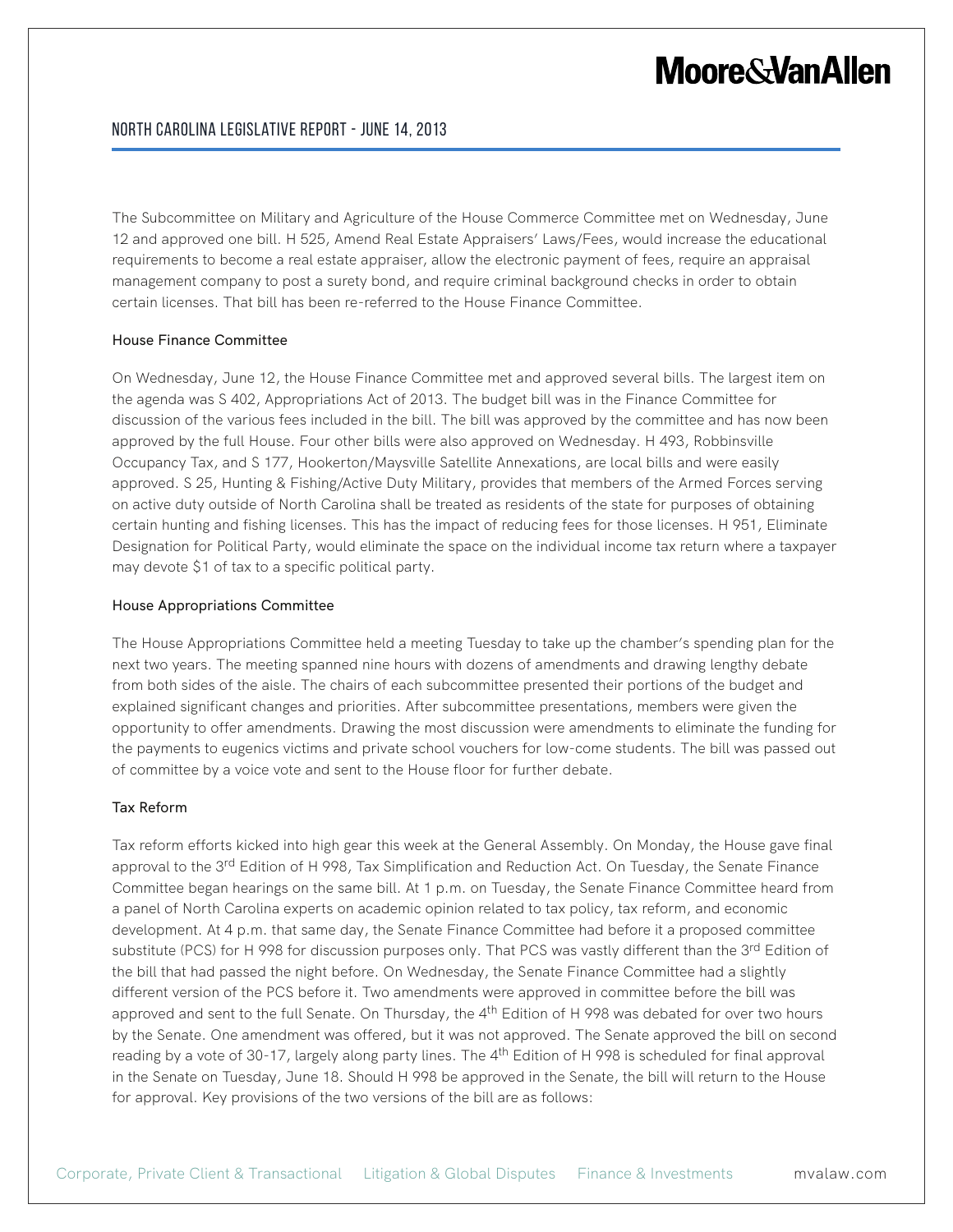### North Carolina Legislative Report - June 14, 2013

Third Edition (final approval by the House on Monday, June 10)

- Reduction of personal income tax rate to 5.9%. Rates currently range from 6% to 7.75%
- An increase in the standard deduction amount coupled with elimination of personal exemptions for personal income tax.
- An increase in the child tax credit.
- Itemized deductions would be allowed for a) mortgage interest expenses and property taxes on real estate up to \$25,000 for a married couple filing a joint return (lower thresholds for other filing statuses) and b) the full amount of charitable contributions.
- Reduction of the corporate income tax rate from 6.9% to 5.4% over 5 years.
- Reduction of the corporate franchise tax rate from 0.15% to 0.135%.
- Extension of the sales and use tax to movies and entertainment; service contracts; and alteration, maintenance, repair, cleaning, and installation of tangible personal property.
- Elimination of special taxes on electricity and piped natural gas and the imposition of a State sales tax on these items at the rate of 7%.

Fourth Edition (preliminary approval by the Senate on Thursday, June 13)

- Reduction of personal income tax rate to 5.4% in 2014, and 5.25% thereafter. Rates currently range from 6% to 7.75%
- The elimination of most deductions , exemptions, and credits for personal income taxes.
- Creation of a zero-tax bracket exempting the first \$15,000 of income from taxation for a married couple filing a joint return (this is functionally equivalent to a standard deduction).
- Reduction and elimination of the corporate income tax over 4 years.
- Reduction and elimination of the corporate franchise tax over 4 years.
- Elimination of current State and local business privilege taxes.
- Creation of a new State business privilege tax imposed at a flat rate of \$5,000 annually for C corporations and \$750 annually for other limited liability entities.
- Extension of the sales and use tax to movies and entertainment.
- Elimination of special taxes on electricity and piped natural gas and the imposition of a State sales tax on these items at the rate of 7%.
- Elimination of some sales tax exemptions and the sales tax holidays.
- Phased-in cap on sales and use tax refunds allowed to nonprofit entities.
- Elimination of the current local sales and use tax on food with an option for counties to reimpose the tax.
- Elimination of the estate tax.
- Elimination of the earmarking of the State portion of proceeds from the deed stamp tax and the scrap tire disposal tax.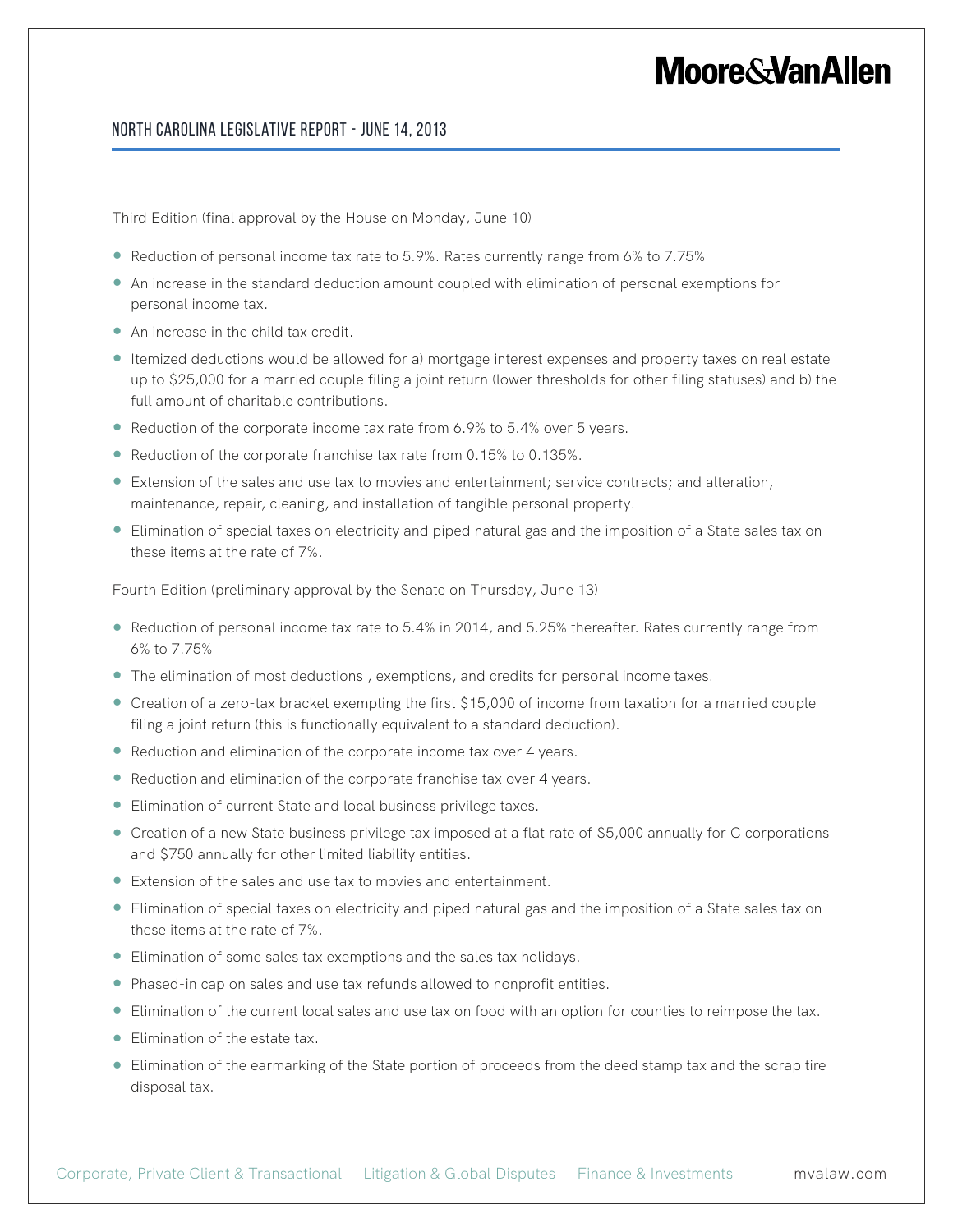### North Carolina Legislative Report - June 14, 2013

● Elimination of the discount allowed to payers of the cigarette and other tobacco products excise taxes.

### *In the News*

- AP: NC House unveils rest of 2-year budget plan
- News & Observer: House and Senate miles apart on state spending
- News & Observer: NC House Tax Overhaul plan gets tentative OK
- AP: House Oks 'fracking' changes
- News & Observer: Tills assembles his campaign team
- News & Observer: Peacock's race important to state GOP
- Winston-Salem Journal: Grace named state's banking commissioner
- News & Observer: House passes its tax plan; budget up next
- AP: House leaders tout 'realistic' budget plan
- AP: NC Dem's No. 2 official resigning amid conflict
- AP: Installment loan hikes headed to Gov. Pat McCrory
- McClatchy Newspapers: Does 2014 hold another barnburner in North Carolina's 7<sup>th</sup> District race for Congress?
- Charlotte Observer: Pittenger moves to repeal part of financial reform law
- News & Observer: NC Libertarians set their goals
- McClatchy Newspapers: Senate commerce panel approves Foxx as U.S. transportation secretary
- News & Observer: Senate's new tax plan avoids expanding tax on services
- AP: NC House budget panel Oks 2-year spending plan
- News & Observer: NC experts support state's tax reform proposals
- News & Observer: AARP asks McCrory to veto consumer loan bill
- AP: NC House gives initial OK to Republican's Budget
- AP: Senate plan to lower personal income taxes, repeal corporate taxes gets first OK
- Charlotte Observer: Charlotte Chamber 'disappointed' with handling of airport authority push
- State lawmakers rededicating lottery to education

### *Legislative Calendar*

Mon, June 17, 2013

IMMEDIATELY AFTER SESSION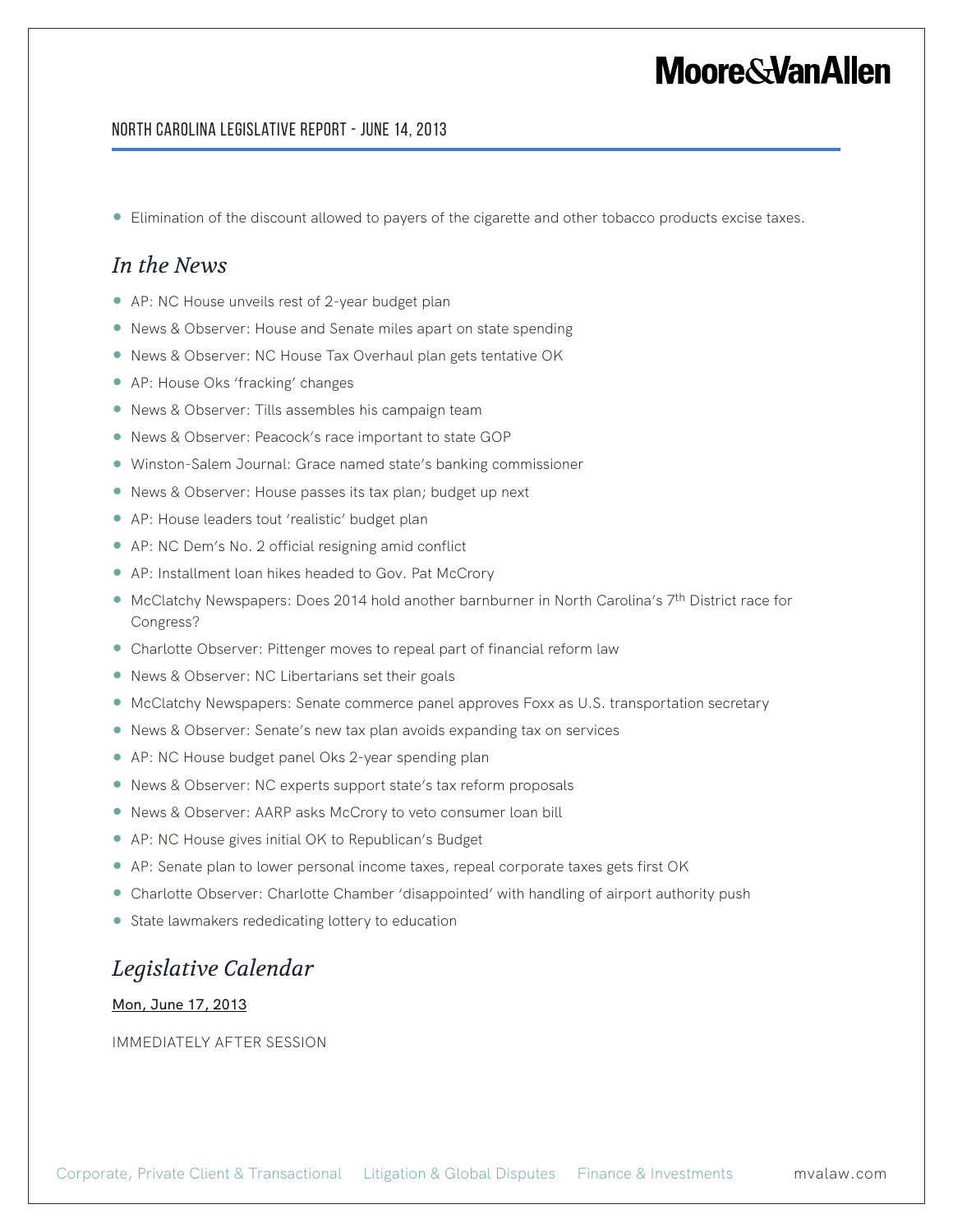### North Carolina Legislative Report - June 14, 2013

Rules, Calendar, and Operations of the -- CORRECTED(House)

Around Rep. Tim Moore's Chamber desk

4:00 PM

### Joint Legislative Program Evaluation Oversight Committee

544 LOB

7:00 PM

### Session Convenes (House)

House

7:00 PM

### Session Convenes (Senate)

Senate

### Tue, June 18, 2013

10:00 AM

### Judiciary I -- CORRECTED (Senate)

Modify Medicaid Subrogation Statute. (H982)

1027/1128 LB

10:00 AM

### Judiciary II (Senate)

Reward Amt/Arrest of Fugitive From Justice. (H137) Criminal Contempt/Bail Procedure. (H450) Allison's Law/Use of GPS Tracking Device/DVPO. (H477) Foster Care Children's Bill of Rights. (H510)

1124/1224 LB

10:00 AM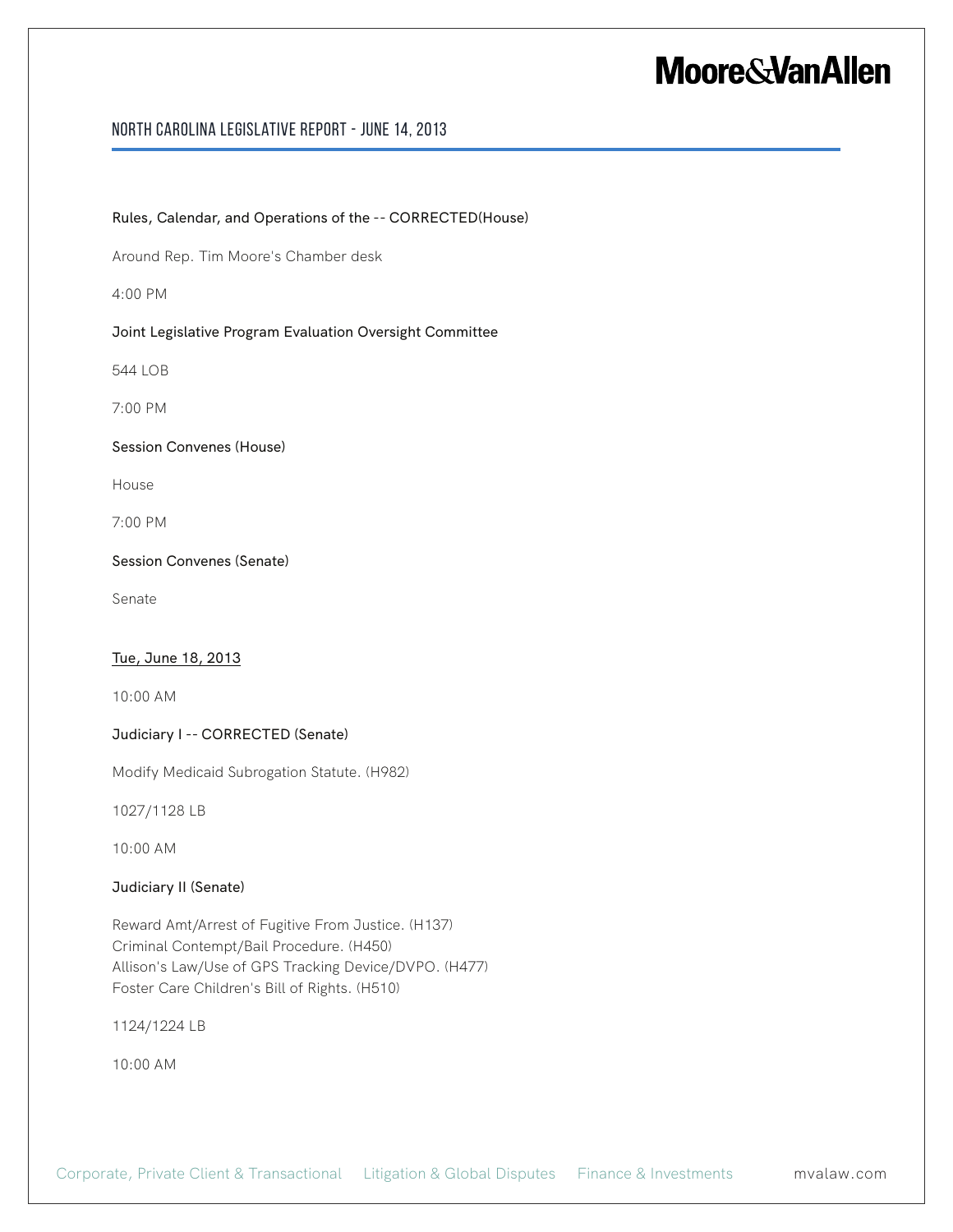### North Carolina Legislative Report - June 14, 2013

#### Education (House)

Ed. Services for Children in PRTFs. (H831) Clarify Education Reporting Requirements. (S168) Modify Duties/Advisory Council on Indian Educ. (S231) Back to Basics. (S243) Amend Report Date/NC Pre-K Funding Pilot. (S557)

643 LOB

11:00 AM

### Commerce (Senate)

Amend State Contract Review Laws. (H56) Reinstate 2009 Energy Conservation Codes. (H201) Omnibus State IT Governance Changes. (H700)

1027/1128 LB

12:00 PM

### State and Local Government -- CORRECTED (Senate)

Public Contracts/Project Labor. (H110) City of Lowell / Regulate Utility Vehicles. (H140) Cornelius/Extend Use of Design-Build. (H195) Rutherford Airport Authority. (H290) Authority to Remove Abandoned Vessels. (H294) Chapel Hill/Economic Development Projects. (H305) Rutherford County Condemnation Consent. (H326) Buncombe Cty Sales Tax Use Expansion. (H334) 2 County Commissioners May Serve/AB Tech. Bd. (H354) Camden Local Stormwater Fees. (H404) Beaufort/Right-of-Way Safety. (H408) Buncombe Culture & Rec. Authority. (H418) Lee County Elections. (H490) Wilmington Charter/Civil Service Commission. (H544) Middlesex/Extend Mayor's Term to Four Years. (H427)

1124/1224 LB

12:00 PM